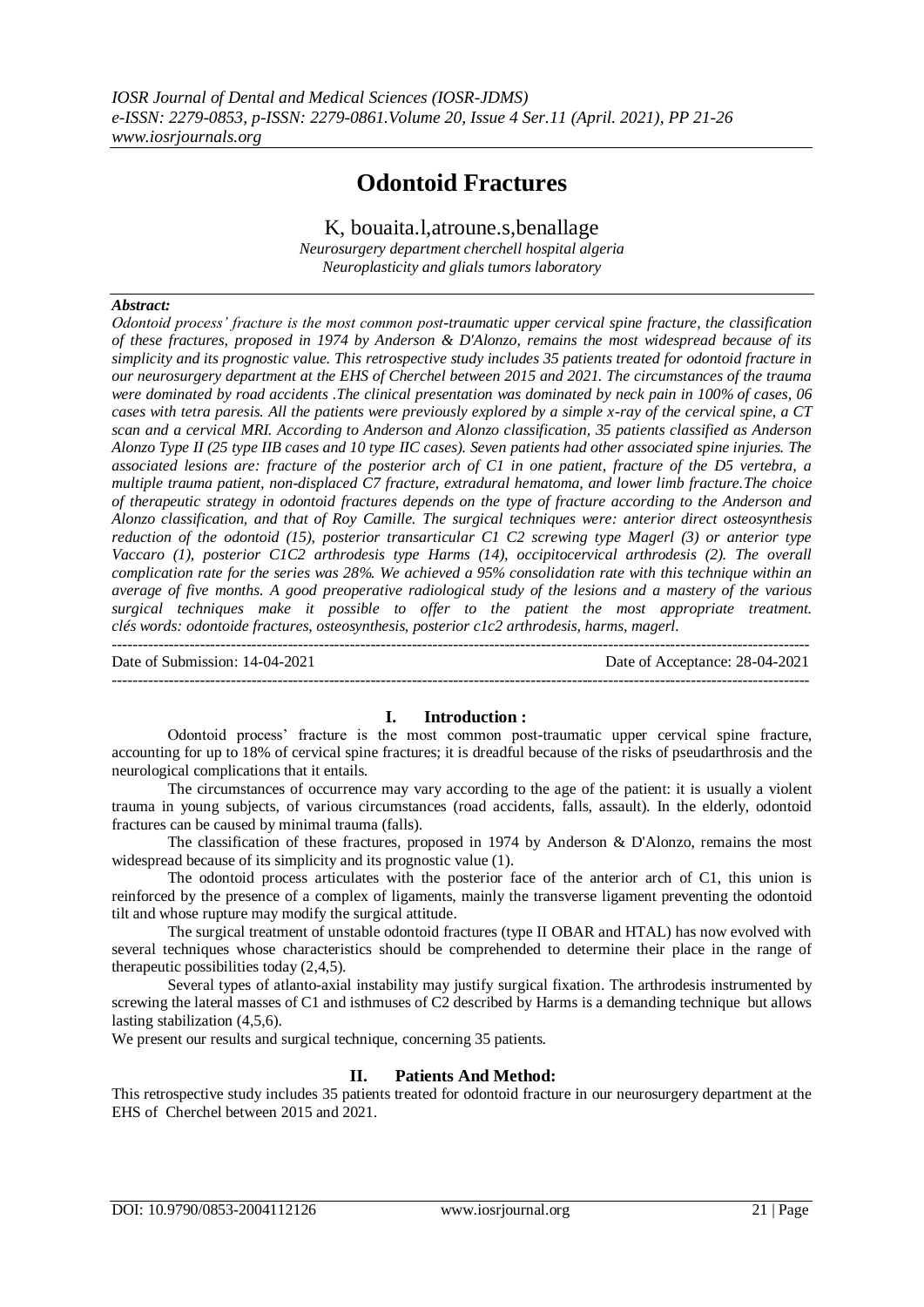# **III. Results:**

The average age was 38.5 years (18 to 85). The median follow-up in our study was 3.1 years (4.1 months-8.5 years). In our series there was a clear predominance of males with a sex ratio of 7/2. The circumstances of the trauma were dominated by road accidents (15 cases).

The clinical presentation was dominated by neck pain in 100% of cases, 06 cases with tetra paresis (17% of cases).

All the patients were previously explored by a simple x-ray of the cervical spine, a CT scan and a cervical MRI.

According to Anderson and Alonzo classification, 35 patients classified as Anderson Alonzo Type II (25 type IIB cases and 10 type IIC cases). Seven patients had other associated spine injuries. The associated lesions are: fracture of the posterior arch of C1 in one patient, fracture of the D5 vertebra, a multiple trauma patient, non-displaced C7 fracture, extradural hematoma, and lower limb fracture. The choice of the approach and the surgical technique was made according to the site of the fracture, the orientation of the fracture line, the age of the patient, the necessary time to take charge and the integrity or not of the transverse ligament (2, 9).

Anterior fixation: 15 cases by (anterolateral pre-SCM, IIB without rupture of the LT)

 Posterior osteosynthesis: 20 cases (IIC, horizontal line with a large displacement, IIB with broken LT, advanced age or long management period)

The surgical techniques were: anterior direct osteosynthesis reduction (screwing) of the odontoid (15), posterior transarticular C1 C2 screwing type Magerl (3) or anterior type Vaccaro (1), posterior C1C2 arthrodesis type Harms (14) , occipitocervical arthrodesis (2).

Mortality was zero (no intraoperative incident).

Postoperative morbidity is marked by:

- No worsening of the neurological symptoms
- Two cases of postoperative infection (one patient resumed by surgery, adapted ATB).
- Equipment unraveling (post-traumatic).

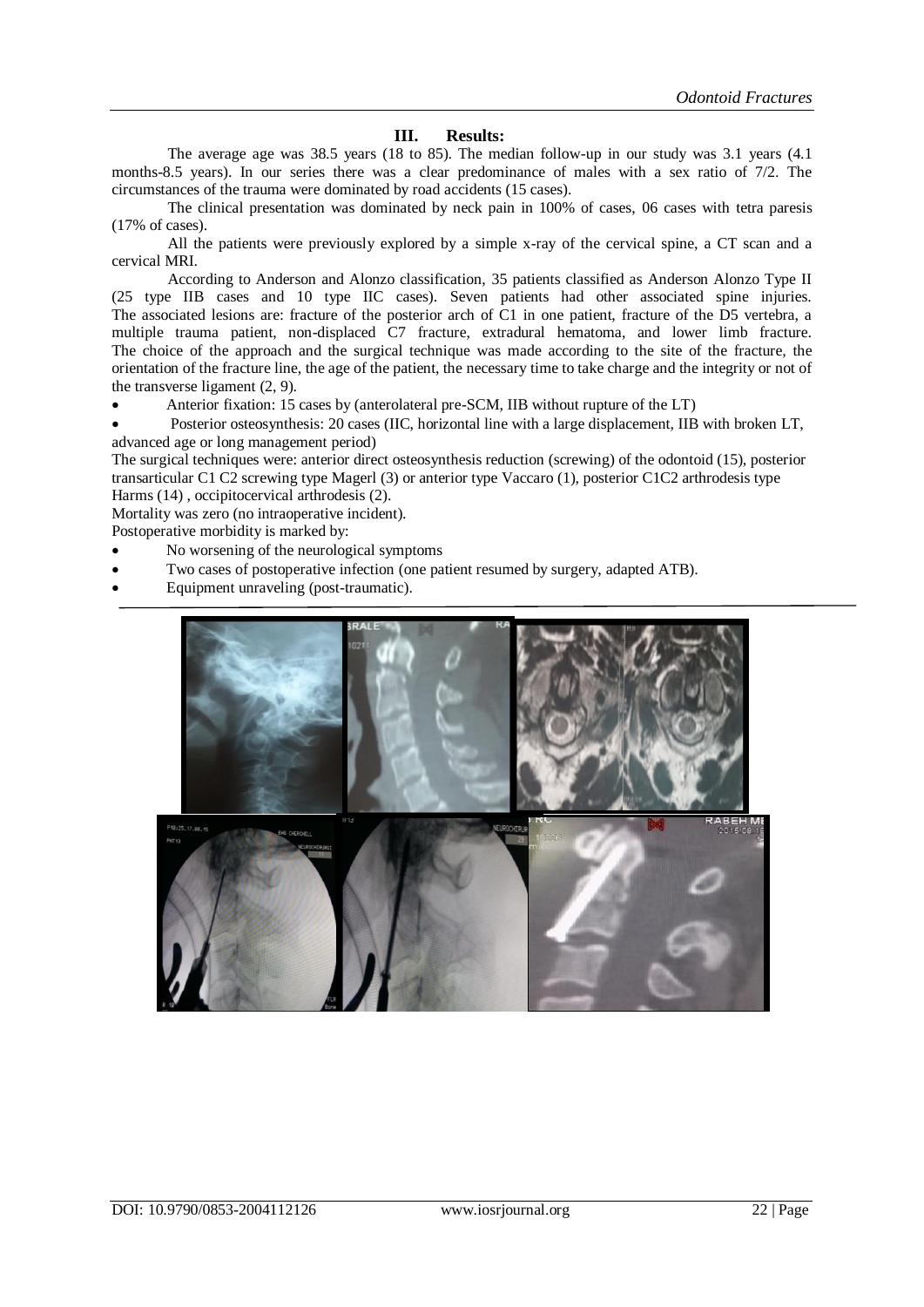

Fig1 : • Anterior fixation(vissage).



**Fig 2:** Wright Technique (screwing of the lateral mass of C1 on the laminas of C2)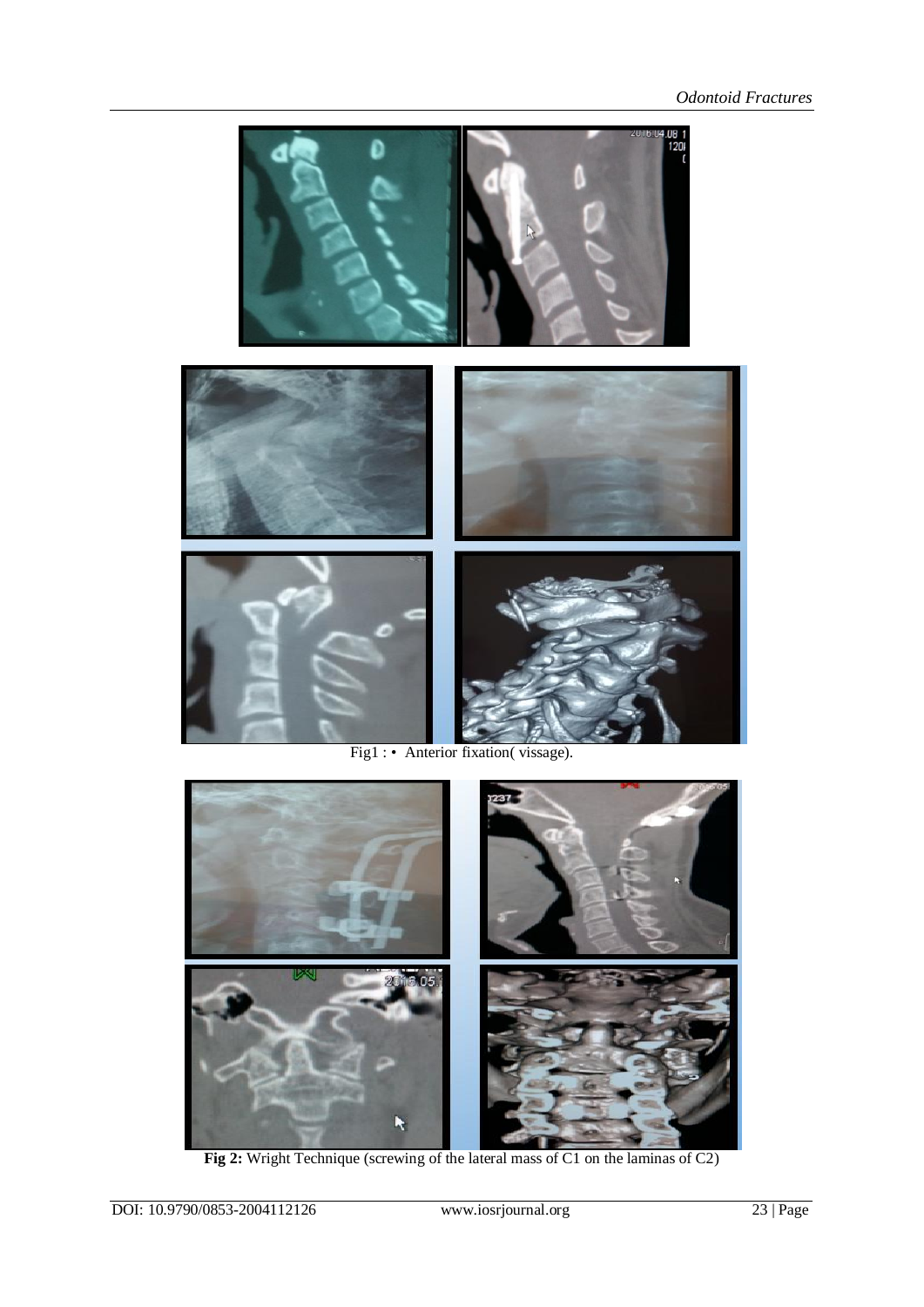



**Fig 4:** Magerl Technique (transarticular screwing C2C1)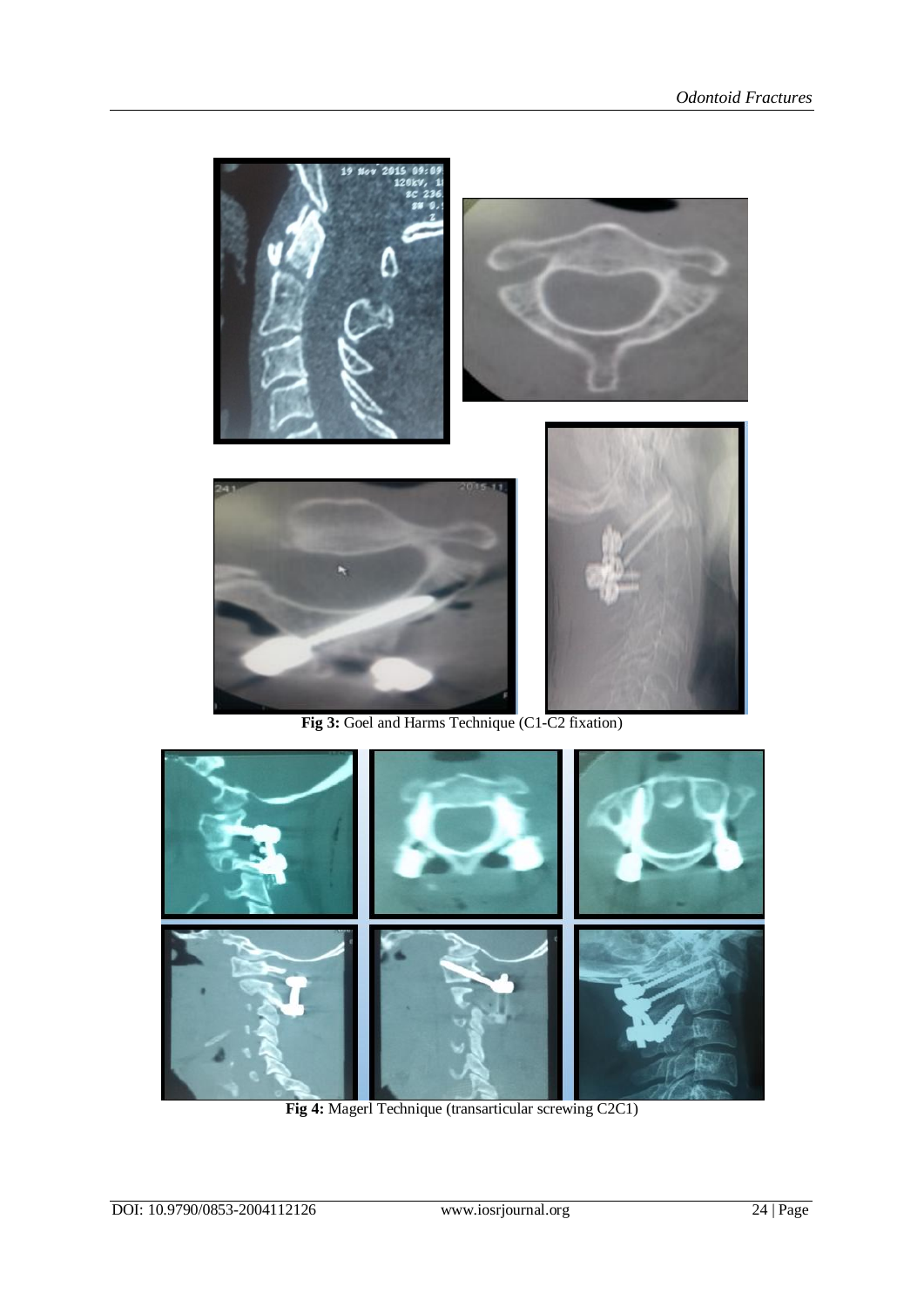

The overall complication rate for the series was 28%, including pseudarthrosis, at a median follow-up of 11 months.

The median follow-up in our study was six years (four months to eight years). We did not find any intraoperative complications. We achieved a 95% consolidation rate with this technique within an average of five months.

Consolidation was assessed by a three months CT scan. We have used a 4.5mm diameter cannulated screw with a short thread in all of the patients.

# **IV. Discussion:**

The choice of therapeutic strategy in odontoid fractures depends on the type of fracture according to the Anderson and Alonzo classification (2), and that of Roy Camille (8,9,10,11,12,13,14).

The direct screwing of the odontoid, which restores the anatomy of the odontoid, remains the first-line technique for reducible fractures. It allows rapid stabilization of the fracture, preserves C1-C2 rotation and exhibits a fusion rate of approximately 90% (2,9,10,11,12).

The indication of this technique depends on the type of fracture and the integrity of the transverse ligament, it would be offered only to recent OBAR type fractures (2,9,10).

In second intention, the posterior fixation techniques are indicated when the dental screwing is not possible, the technique of Goel and Harms remains the technique most used by the majority of the authors. Harms posterior C1C2 arthrodesis allows fixation of unreduced fractures. Finally, occipito-cervical arthrodesis is used as a last resort because of its greater morbidity (2,4,5,6,12,14,15).

Wright's technique can be used if the C2 pedicles are small and do not allow trans-pedicle screwing of C2 (6,15).

The Magerl technique can be a therapeutic choice if the lateral mass of C1 does not allow the installation of an osteosynthesis material at this level; this technique offers a high fusion rate but nevertheless presents a fairly high risk of vertebral artery injury and therefore directly depends on the surgeon's learning curve (16,17).

Neurological complications are 2 to 27% (worsening the vital and functional prognosis)(19,20,21,22,23,24). The vascular risk is 1.3 to 5.8% (improved by the generalization of anterior fixation techniques) (21,24).

# **V. Conclusion:**

The odontoid fracture is a formidable lesion, its surgical management is well codified and depends directly on the type of the lesion according to the classification of Anderson and D'Alonzo and that of Roy Camille.

A good preoperative radiological study of the lesions and a mastery of the various surgical techniques make it possible to offer to the patient the most appropriate treatment.

Anterior screwing has become the method of choice for the osteosynthesis of unstable OBAR-type odontoid fractures.